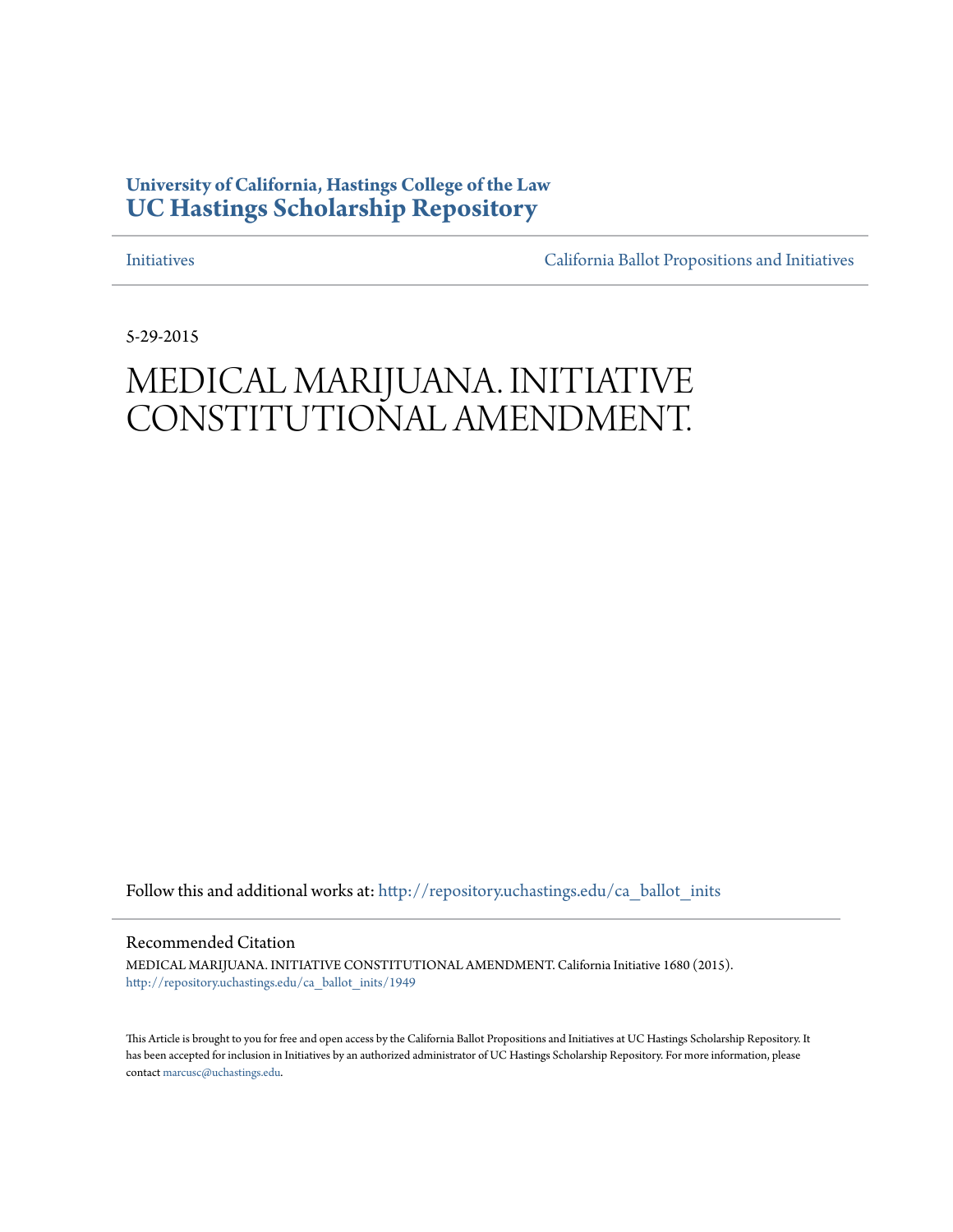Californian's for Compassionate and Sensible Access http://compassionateandsensibleaccessact.org 1 5 - 0 0 **1** <sup>8</sup>

Office of the Attorney General of California Attn: Ashley Johansson, Initiative Coordinator 1300 I Street, Suite 125 P.O. Box 944255 Sacramento, CA 94244-2550 Telephone: (916) 445-4752 Fax: (916) 324-8835 Email: Ashley.Johansson@doj.ca.gov

KEAFIAEO APR 1 5 2015

INITIATIVE COORDINATOR ATTORNEY GENERAL'S OFFICE

Request for Title and Summary for Proposed Initiative

Dear Initiative Coordinator Ashley Johansson:

Pursuant to Article II, Section 10(d) of the California Constitution, we the undersigned are submitting the attached proposed statewide Constitutional Amendment ballot initiative to your office and request the preparation of a title and summary for the ballot initiative as provided by law.

We propose the title: The Compassionate and Sensible Access Act.

We have also included with this letter the signed Proponent Certifications required under California Elections Code sections 9001(b) and 9608, our voter registration addresses and payment in the amount of \$200.

Please direct all correspondence to:

Rick Fenton 1638 8<sup>th</sup>. Ave. Olivehurst Ca. 95961 415-756-0531

Thank you for your time and attention to this matter.

 $4 - 12 - 15$  $1 - 12 - 15$  $4 - 12 - 15$  $14 - 15$  $-4.15.15$ fambert 4/15/15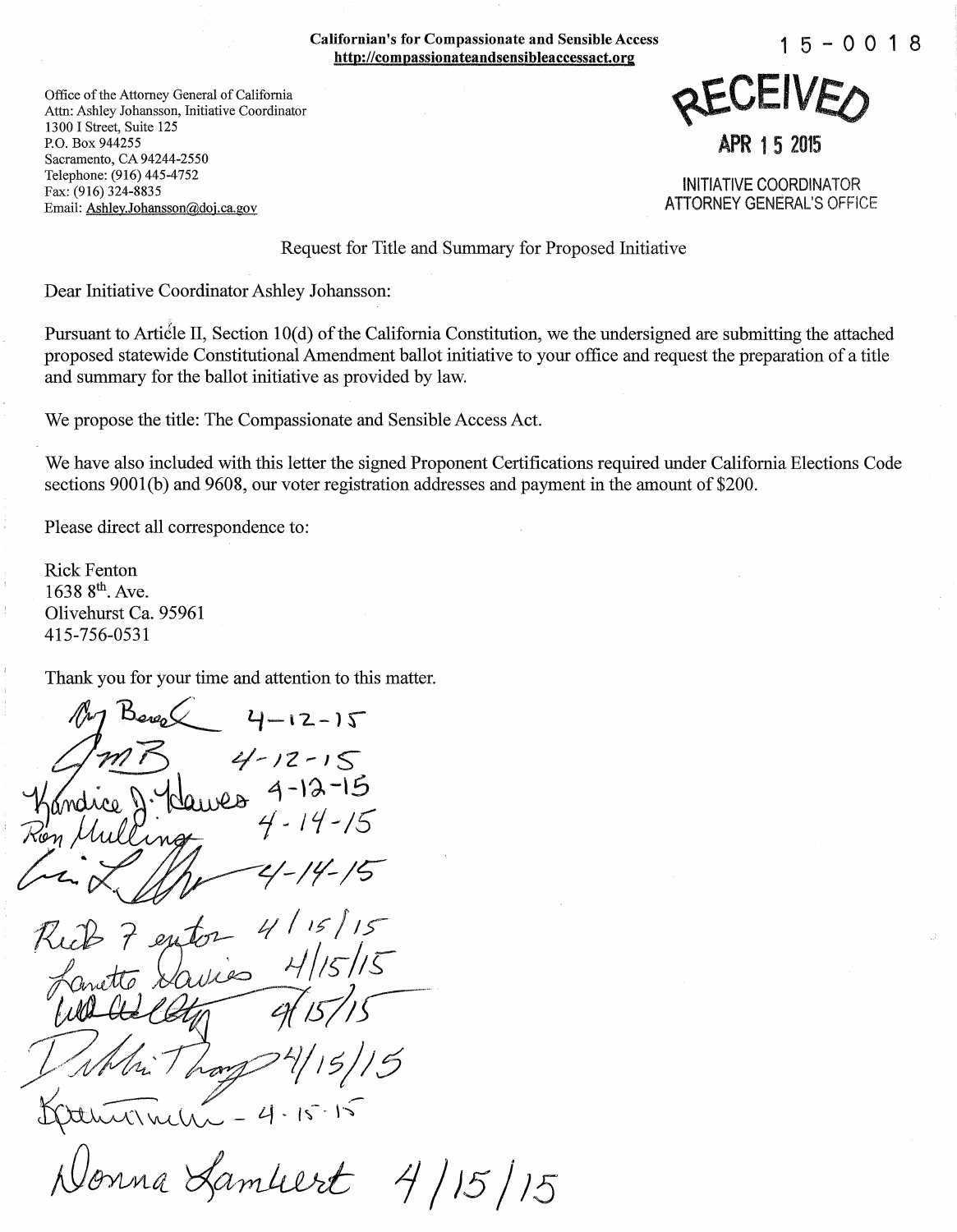#### INITIATIVE CONSTITUTIONAL AMENDMENT TO BE SUBMITTED DIRECTLY TO THE VOTERS

Title: The Compassionate and Sensible Access Act

Findings and Declarations

The People of the State of California, through the passage of the Compassionate Use Act, recognize that cannabis in all forms, including but not limited to its flowers, leaves, and derivatives and concentrates thereof, is an alternative medicinal treatment.

Since the passage of the Compassionate Use Act, more and more evidence supports the People's conclusion that cannabis is a valuable medicinal herb.

Despite this evidence and the People's desire to make access to cannabis safe and affordable to anyone it may help, many local jurisdictions have sought to pass regulations and restrictions effectively denying such safe and affordable access.

Therefore, We the People propose this Compassionate and Sensible Access Act be added to the Constitution of the State of California:

Cannabis is a legitimate, alternative medicinal treatment. Therefore:

(1) No state or local agency or body shall adopt a law that burdens in any way the ability of doctors to recommend cannabis for medicinal and/or therapeutic purposes, unless said law applies such burden equally to the recommendation of other herbal or therapeutic treatments.

(2) No state or local agency or body shall pass any law which impedes a patient's ability to obtain or cultivate cannabis in any manner that is consistent with the other flora cultivation and business in said jurisdiction.

(3) No state or local agency or body shall enact any legislation that impedes a patient's ability to obtain, transport or cultivate cannabis, so long as the method of obtaining, cultivating or transporting cannabis is consistent with the business practices and/or cultivation practices of other flora in said jurisdiction.

(4) No state or local agency or body shall adopt laws that create non-competitive marketplaces for medical cannabis and its derivatives.

#### Definitions

For the purposes of this act, cannabis is defined as (a) a genus of flowering plants that includes three different species, Cannabis sativa, Cannabis indica and Cannabis ruderalis, (b) any member of such genus, and (c) any part or any derivative of such plant or plants.

This section shall be interpreted liberally to effect the purposes set forth herein.